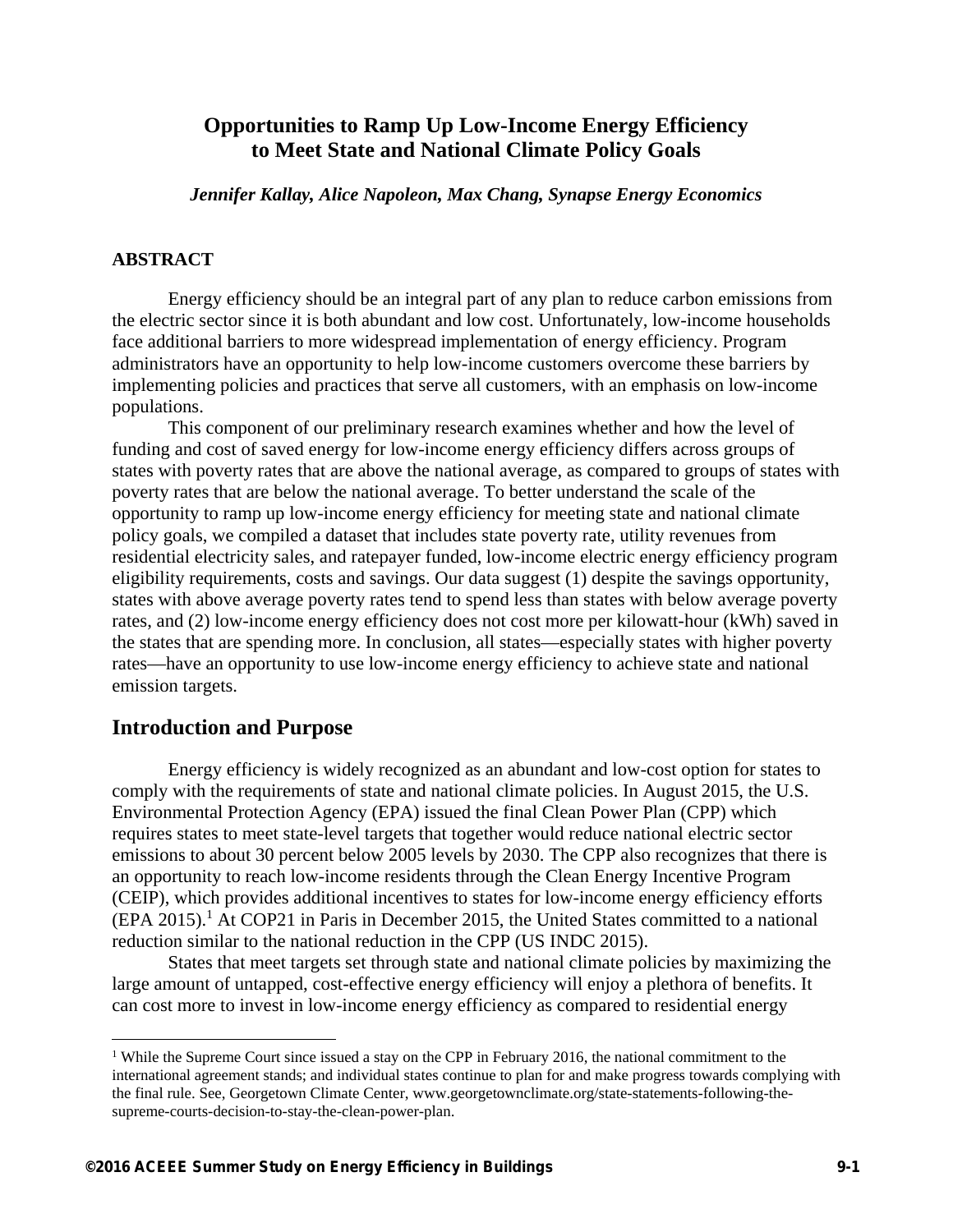efficiency, as the incentives for low-income participants need to be higher to minimize their upfront cost to install efficient equipment. However, the savings and benefits can be greater as well. Beyond reducing greenhouse gas emissions, energy efficiency reduces electricity bills, improves electric system reliability, reduces risk, promotes energy independence, stimulates local economic development and improves health and safety (Woolf et al 2012). Low-income energy efficiency may also provide important benefits for utilities including reduced customer arrearages and fewer bad debt write-offs.

However, budgets for energy efficiency programs that are operated by electric utilities and funded by utility customers are often limited due to concerns about fairness among types of customers. While all customers experience some system-wide benefits of energy efficiency, customers who participate in these programs experience greater benefits than non-participants. The difficulty of reaching low-income households exacerbates this issue, as these households are less likely to experience the direct benefits of program participation. Numerous barriers make low-income energy efficiency implementation difficult, including:

- 1) Utilities may not have the information they need to identify low-income customers.
- 2) Low-income customers may be wary of interacting with utilities that have the ability to shut off service for nonpayment.
- 3) In some areas, language may be a barrier to program participation.
- 4) Low-income customers typically have limited time and money to commit to energy efficiency projects— though often they have greater energy savings opportunities.
- 5) Health and safety issues are more common in low-income residences, preventing energy saving improvements.

As a result, states are not serving low-income residents to the same extent as they are serving their non-low-income counterparts. According to a 2016 report, 18 percent of electric energy efficiency expenditures are directed towards low-income programs while 33 percent of the national population can be characterized as low income (Cluett et al 2016). States can tap into this opportunity if they overcome these barriers by implementing policies and practices that enable program administrators to reach and serve all customers, especially low-income populations. It is all the more critical that program administrators reach these households: Beyond the high energy burdens that low-income households have born and continue to bear, they are also likely to experience disproportionate, adverse health and other impacts due to climate change (Hernandez 2013; Horowitz et al. 2015; Drehobl and Ross 2016).

#### **Methodology**

We developed a dataset linking state poverty rates and utility revenues from residential electricity sales with ratepayer-funded low-income energy efficiency program eligibility requirements, costs and savings from the most recent program year.<sup>2,3</sup> This dataset contains a representative sample of 74 energy efficiency program administrators across 26 states with a range of poverty rates, geographic regions, levels of energy efficiency experience, and levels of

 $\overline{a}$ 

<sup>&</sup>lt;sup>2</sup> In some instances, actual performance data were not available and we used plan data.

<sup>&</sup>lt;sup>3</sup> The dataset contains the most recent actual data at the time that the dataset was prepared, in April 2015.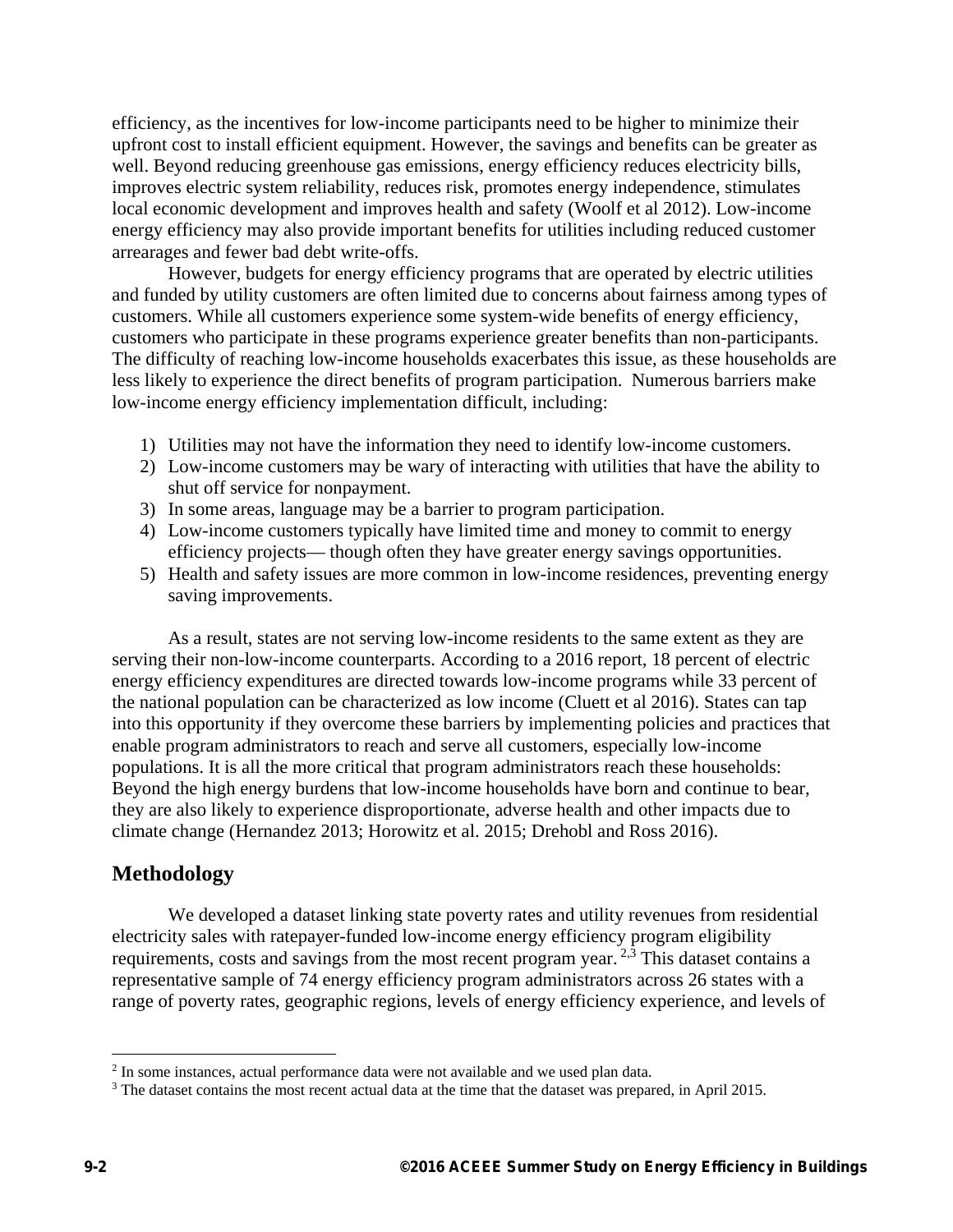energy efficiency spending and savings.<sup>4</sup> We did not collect data from the four states (Alaska, Hawaii, Vermont, or the District of Columbia) that are exempted from the CPP. Of the remaining states, we found:

- no readily accessible energy efficiency program data in 11 states,
- low-income electric energy efficiency data not broken out from other electric efficiency programs or from gas programs in five states,
- programs not targeted exclusively to low-income customers in three states, and
- cost or savings data for low-income programs not provided in two states.

We also collected funding data from federal and state programs providing energy efficiency for low-income households. Federal funding includes Department of Energy (DOE) funding for the Weatherization Assistance Program (WAP) and the weatherization component of Low-Income Heating Energy Assistance Program (LIHEAP). Energy assistance and emergency assistance or crisis funds are a major component of LIHEAP funding, but we did not consider them as sources of energy efficiency funding in this paper.<sup>5</sup>

We used U.S. Census Bureau poverty rates to determine relative poverty levels in states and to develop state groupings. The U.S. Census Bureau calculates poverty rates for each state and nationally by dividing the number of individuals living in poverty in the state by the total number of people living in the state. We focused on the definition of the population at or below 200 percent of the federal poverty rates since 200 percent is a common eligibility threshold for ratepayer-funded low-income efficiency programs (Economic Opportunity Studies 2015).<sup>6,7</sup> We determined poverty rates for each state based on the 2014 Annual Social and Economic Supplement of the Current Population Survey (U.S. Census Bureau 2014).

We assessed program performance using two metrics: (1) low-income expenditures as a percent of utility residential electricity revenues and (2) the low-income first-year, levelized program cost of saved energy. We calculated the levelized cost of saved energy by dividing program expenditures by annual energy saved. We applied a 3 percent real discount rate and an average measure life of 11 years to all states.<sup>8</sup> The average measure life is the weighted average measure life for low-income programs across all 26 states in our dataset. We used these metrics to compare programs across poverty rate groups and regions.

# **Key Findings**

 $\overline{a}$ 

Our research implies that states with a greater proportion of low-income residents spend less on low-income energy efficiency, and could benefit by spending more. In our dataset,

<sup>&</sup>lt;sup>4</sup> Represented in the data are investor-owned utilities (IOUs), third-party energy efficiency administrators (such as the New York State Energy Research and Development Authority), and other state agencies (such as the Colorado Energy Office) responsible for administering low-income energy efficiency programs using ratepayer funds.

<sup>&</sup>lt;sup>5</sup> We are not including these data in our analysis due to the suspected overlap between data sources.<br><sup>6</sup> The 200 percent poverty rate for a state is the number of individuals whose income levels are at or

<sup>&</sup>lt;sup>6</sup> The 200 percent poverty rate for a state is the number of individuals whose income levels are at or below twice the federal poverty guidelines divided by the state population.

<sup>&</sup>lt;sup>7</sup> EPA has yet to release guidance regarding eligibility requirements for the CEIP, which would provide incentives for energy efficiency efforts targeted to low-income communities. This guidance will likely be further delayed due to the Supreme Court stay on the CPP.

<sup>8</sup> Verified savings were used where available.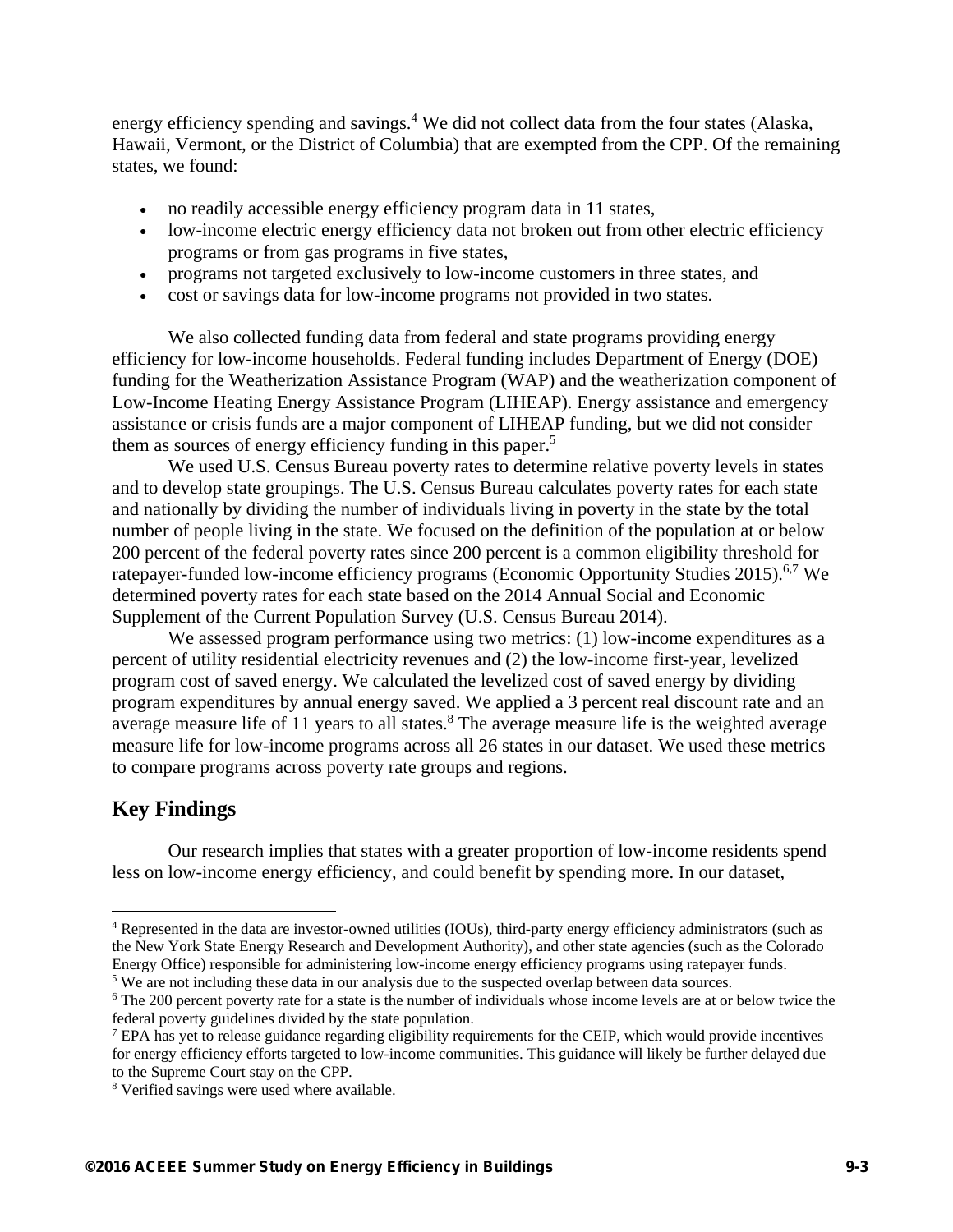program administrators in the 12 states with above average poverty rates spent substantially less on low-income programs as a portion of the utilities' residential electricity revenues, as compared to program administrators in the 14 states with below average poverty rates. Analysis of these data also showed that there is a much narrower range of values for the states with above average poverty rates as compared to states with below average poverty rates.<sup>9</sup> The box plots in Figure 1 below summarize the median (the black lines in the middle of the grey boxes), mean (the black dots), distribution and range of values (the grey boxes and whiskers) for states with above average poverty rates and for states with below average poverty rates. The detailed data are presented in Table 1 in the Data Table section below.



Figure 1. Distribution and range of low-income program expenditures as a percent of utility residential electricity revenues.

The box plots in Figure 2 suggest that it does not cost utility program administrators, and consequently ratepayers, more per unit of energy saved to invest more in the low-income efficiency opportunity in states with above average poverty rates. In our experience, it can cost more to invest in low-income energy efficiency as compared to residential energy efficiency, but the savings opportunities can be greater as well. Program administrators in the 12 states with above average poverty rates had similar levelized costs of saved energy for their low-income programs as compared to program administrators in 13 states with below average poverty rates (excluding Montana). The median value for program administrators in states with above average poverty rates was \$0.11/kWh, which was the same as for program administrators in states with below average poverty rates. The figure also shows that there is a narrower range of values for the states with above average poverty rates as compared to states with below average poverty rates.10

 $\overline{a}$ 

<sup>&</sup>lt;sup>9</sup> The maximum value for low-income levelized cost of saved energy in states with above average poverty rates is 1.04% (CA) and the maximum value in states with below average poverty rates is 3.06% (ME).

 $10$  The maximum value for low-income levelized cost of saved energy in states with above average poverty rates is \$0.31 (ID) and the maximum value in states with below average poverty rates is \$0.34 (NH).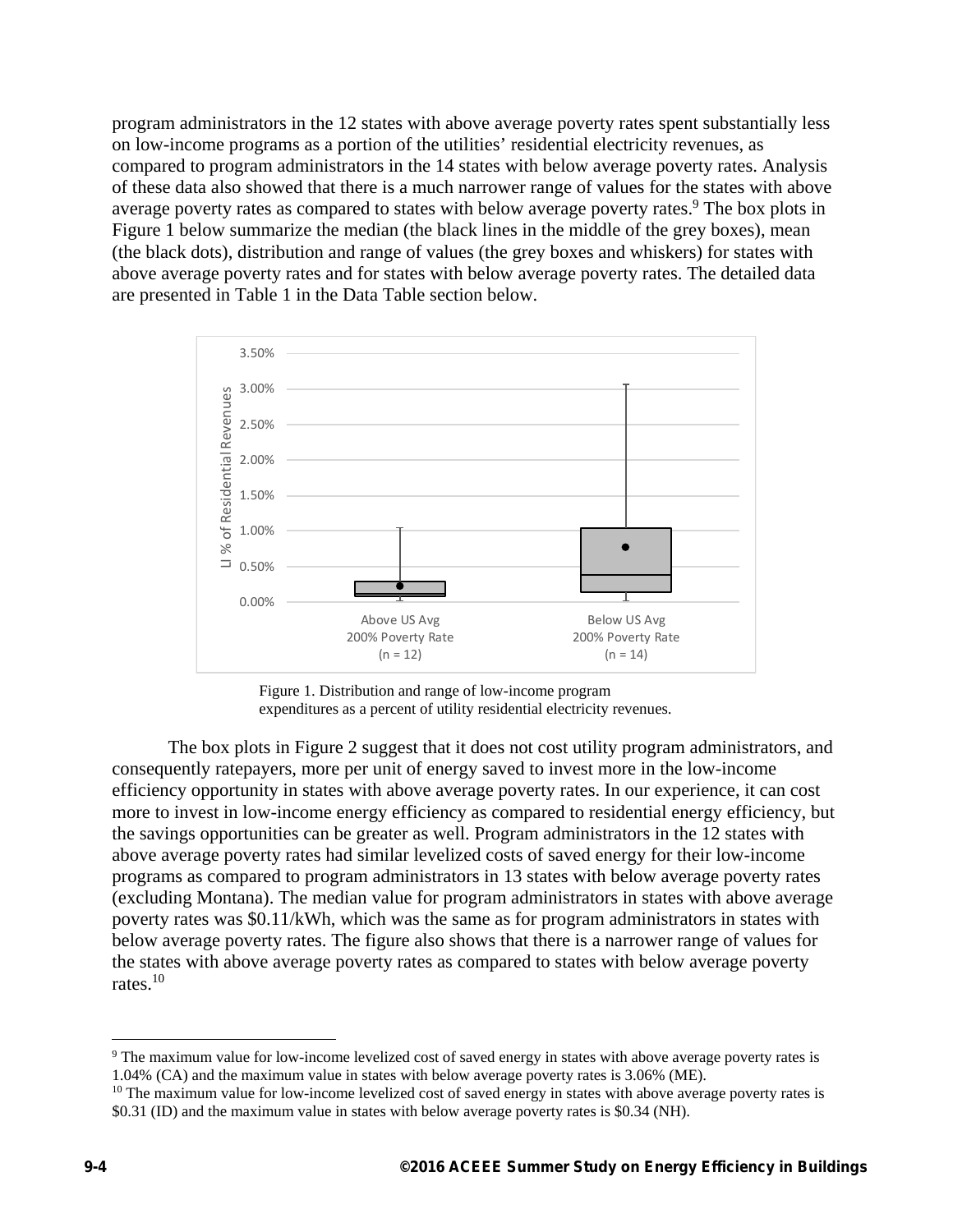

Figure 2. Distribution and range of low-income levelized cost of saved energy (\$/kwh).

An additional finding from our research is that there is a need for frequent, standardized reporting of ratepayer funded low-income program cost, savings and participation data for all states. It is more difficult to identify the opportunity, set appropriate goals and measure attainment of the goals without more consistent metrics and reporting. This reporting should also be integrated with other sources of low-income energy efficiency data including the existing reporting for WAP and LIHEAP and data on state or local poverty rates from the U.S. Census Bureau.

## **Opportunities**

1

All states—especially states with higher poverty rates—have an opportunity to use lowincome energy efficiency to comply with state and national emission targets. The CPP's CEIP provides additional motivation for states to ramp up efforts specifically targeting low-income residents. Based on our research across states and low-income programs, we identified several future opportunities.

There is opportunity for low-income energy efficiency efforts to ramp up, especially in states with higher poverty rates. States with higher poverty rates have a greater proportion of low-income residents relative to other states. For equity reasons, these states should be spending a greater proportion of their energy efficiency budgets on low-income efforts.<sup>11</sup> More research on savings potential is needed to inform targets.

States should make the most of whatever mechanism is put into place to incentivize lowincome efficiency and to achieve carbon-reduction targets. We are optimistic that either the CPP will survive court challenges, or some other national climate change policy will be implemented

 $<sup>11</sup>$  Some states are trying to address this problem by requiring that a threshold portion, e.g. at least ten percent, of the</sup> total energy efficiency budget be spent on low-income efforts. However, this metric can be problematic. If spending on energy efficiency in general is minimal, then the spending on low-income will likely also be minimal. Also, this metric does not account for the size of the low-income population. A better approach may be to look at spending as a percent of the utility's residential electricity revenues, as we have done in this paper.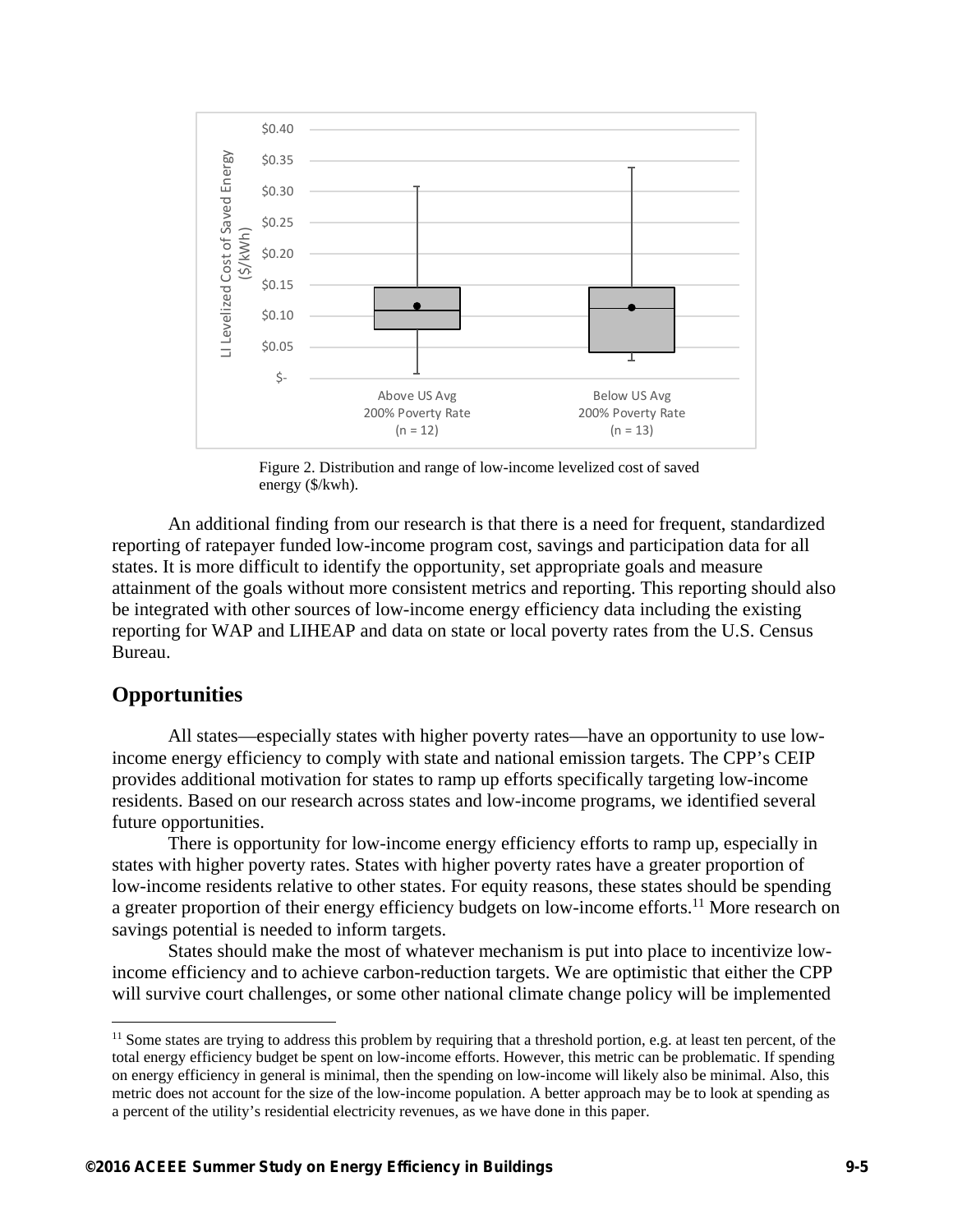in the United States. If the stay on the CPP is lifted, states should opt into the CEIP and leverage their low-income energy efficiency opportunity to achieve CPP targets. Post 2022, states interested in providing an additional ongoing funding stream for energy efficiency can earmark the funds generated from low-income energy efficiency CEIP allowances created in 2020 and 2021 to support program efforts in a future year or years. On the other hand, if the United States ultimately implements a different climate change policy, it will likely include a mechanism to encourage low-income efficiency.

Whatever happens with the CPP, federal policies are not the only ones that can encourage more investment in energy efficiency generally, and more investment in efforts targeting low income populations specifically. States can ramp up low-income energy efficiency efforts by implementing policies that drive more equitable energy efficiency implementation and improve customer fairness, including energy efficiency resource standards, building codes and appliance standards, and state laws and Commission regulations requiring energy efficiency (Kallay et al. 2015). Also, program administrators can increase the reach of their low-income programs by addressing key barriers to implementation. The following are program design recommendations that address common barriers to low-income participation:

- **Program coordination.** Coordination of program design and eligibility requirements with existing low income emergency assistance, crisis funds, or energy bill assistance programs can maximize participation in energy efficiency programs (Cluett et al 2016).
- **Program partnerships.** Partnerships with other organizations including Community Action Agencies, food banks and food shelf networks can enable efficiency program administrators to better leverage funding sources and access participants that are more trusting of local organizations (Nowak et al. 2013, Cluett et al 2016).
- **One-stop shopping.** In areas with more than one program administrator, designating a single or primary service provider can produce a seamless approach and greatly simplify the process for participants. (Nowak et al. 2013).
- **A range of programs and eligible measures.** Low income efficiency programs should address all relevant opportunities, including those addressed by non-low-income programs. This includes expanding the scope of current low-income programs providing only weatherization and direct install services, to include high efficiency products and segmenting and targeting low-income customers with programs that are specific to their needs (Cluett et al 2016, Energy Efficiency for All 2015).
- **Education**.
	- o Customers need to be educated about how energy is currently used, the energy saving technologies that can be installed, and how behavioral changes can drive even deeper savings (Drakos et al. 2007; Kushler et al. 2005).
	- o Multi-family building owners need whole-building energy data, combining energy usage and savings across multiple bills (Energy Efficiency for All 2015).
	- o Better training of partner organizations and contractors can greatly improve the consistency of communications with customers (Nowak et al. 2013).
- **Resolution of health and safety issues**. Low-income programs should address health and safety issues, as customers are often precluded from participating without at least some repairs (Nowak et al. 2013).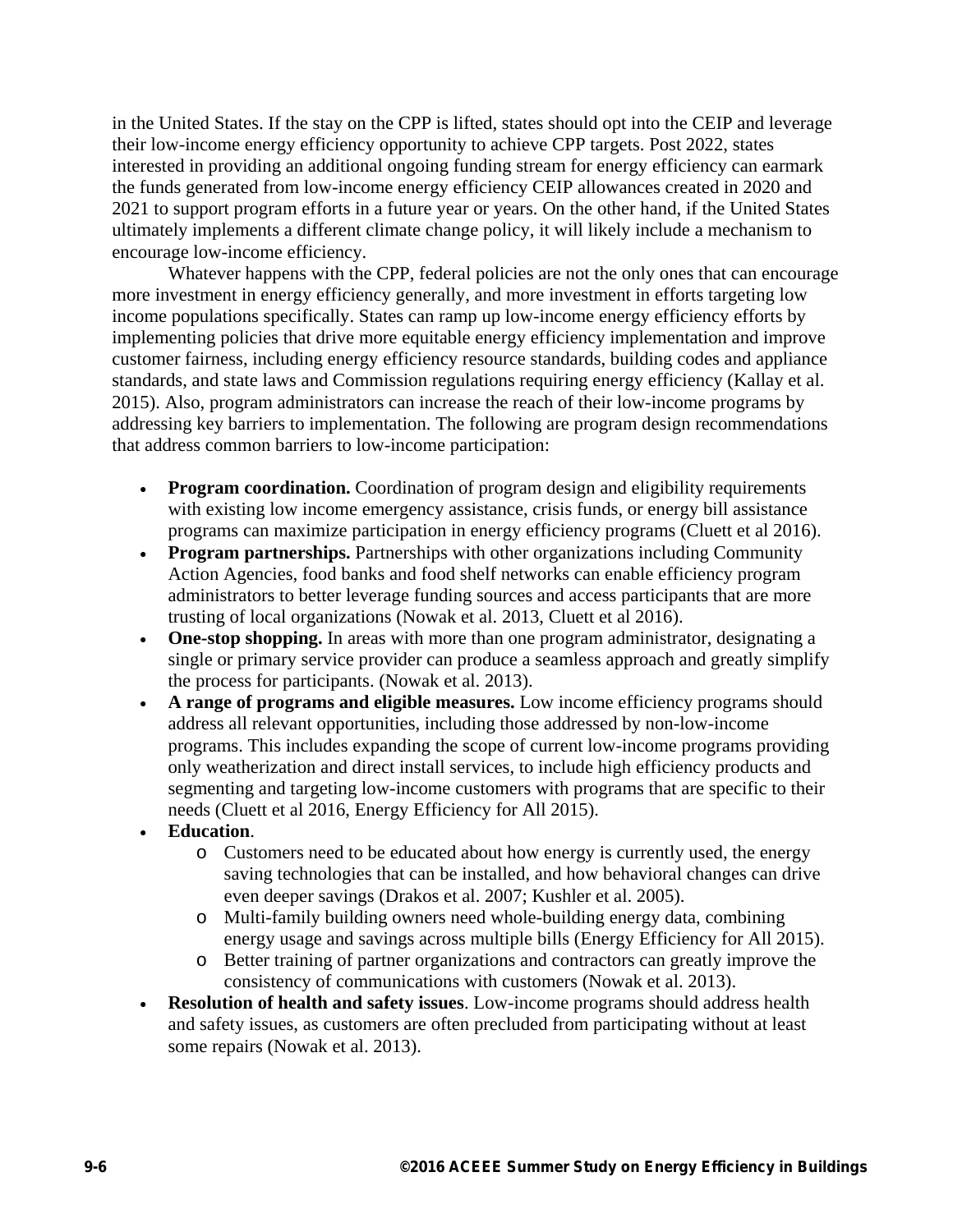## **Data Table**

Table 1 below provides the complete data used in this analysis. The states are ranked and grouped by poverty rate, with subtotals for states with above and below average poverty rates.

|                                                       | 200%         | Low-income |                                                     |                      | Low-income % of | Low-income | Low-income       |
|-------------------------------------------------------|--------------|------------|-----------------------------------------------------|----------------------|-----------------|------------|------------------|
| <b>States</b>                                         | poverty rate |            | efficiency                                          | Residential          | residential     | annual kWh | levelized \$/kWh |
|                                                       | $(US avg =$  |            | program                                             | revenues             | revenues        | savings    | <b>COSE</b>      |
|                                                       | 33.9%)       |            | expenditures                                        |                      |                 |            |                  |
| AZ                                                    | 43.7%        | \$         | 3,068,906                                           | \$3,718,356,500      | 0.08%           | 2,097,483  | \$<br>0.15       |
| KY                                                    | 42.1%        | \$         | 3,330,000                                           | \$2,460,673,600      | 0.14%           | 3,169,000  | \$<br>0.11       |
| <b>NM</b>                                             | 42.1%        | \$         | 718,490                                             | \$<br>769,384,000    | 0.09%           | 1,980,007  | \$<br>0.04       |
| LA                                                    | 41.4%        | \$         | 954,896                                             | 2,514,353,400<br>\$  | 0.04%           | 1,685,564  | \$<br>0.06       |
| N <sub>C</sub>                                        | 40.0%        | \$         | 289,693                                             | \$5,962,720,300      | 0.00%           | 4,117,604  | \$<br>0.01       |
| ID                                                    | 37.5%        | \$         | 2,007,395                                           | \$<br>707,181,100    | 0.28%           | 679,771    | \$<br>0.31       |
| <b>TX</b>                                             | 37.2%        | \$         | 19,394,505                                          | \$15,087,709,700     | 0.13%           | 19,023,000 | \$<br>0.11       |
| CA                                                    | 36.2%        | \$         | 143,272,256                                         | \$13,744,464,500     | 1.04%           | 81,336,490 | \$<br>0.18       |
| SC                                                    | 34.6%        | \$         | 3,017,668                                           | \$3,338,098,300      | 0.09%           | 2,753,767  | \$<br>0.11       |
| <b>OH</b>                                             | 34.6%        | \$         | 17,887,454                                          | \$4,084,983,500      | 0.44%           | 21,819,599 | \$<br>0.09       |
| IN                                                    | 34.6%        | \$         | 3,750,730                                           | 3,469,890,000<br>\$  | 0.11%           | 2,723,184  | \$<br>0.14       |
| NY                                                    | 34.5%        | \$         | 21,298,737                                          | 7,112,791,200<br>\$  | 0.30%           | 25,551,798 | \$<br>0.09       |
| MT                                                    | 33.5%        | \$         | 2,242,556                                           | \$<br>481,802,400    | 0.47%           | n/a        | n/a              |
| RI                                                    | 33.4%        | \$         | 6,750,200                                           | \$<br>443,004,700    | 1.52%           | 6,305,000  | \$<br>0.11       |
| MI                                                    | 33.0%        | \$         | 7,053,208                                           | \$<br>4,870,926,700  | 0.14%           | 22,293,000 | \$<br>0.03       |
| <b>ME</b>                                             | 32.2%        | \$         | 329,636                                             | \$<br>10,758,800     | 3.06%           | 877,345    | \$<br>0.04       |
| WA                                                    | 30.6%        | \$         | 4,166,326                                           | 3,028,281,400<br>\$  | 0.14%           | 2,682,760  | \$<br>0.16       |
| IL.                                                   | 30.1%        | \$         | 3,455,000                                           | 4,444,637,800<br>\$  | 0.08%           | 1,682,500  | \$<br>0.21       |
| WY                                                    | 30.1%        | \$         | 40,558                                              | \$<br>267,506,300    | 0.02%           | 82,787     | \$<br>0.05       |
| PA                                                    | 29.7%        | \$         | 24,417,319                                          | 4,677,977,500<br>\$  | 0.52%           | 59,951,632 | \$<br>0.04       |
| UT                                                    | 28.5%        | \$         | 129,097                                             | \$<br>912,329,800    | 0.01%           | 475,374    | \$<br>0.03       |
| CO                                                    | 27.2%        | \$         | 3,555,533                                           | 2,087,889,000<br>\$  | 0.17%           | 9,019,000  | \$<br>0.04       |
| MA                                                    | 26.5%        | \$         | 69,557,367                                          | 2,601,971,000<br>\$  | 2.67%           | 49,813,000 | \$<br>0.15       |
| MD                                                    | 26.1%        | \$         | 10,581,338                                          | 2,709,710,600<br>\$. | 0.39%           | 8,281,000  | \$<br>0.13       |
| <b>CT</b>                                             | 24.3%        | \$         | 14,449,182                                          | \$1,196,000,000      | 1.21%           | 11,099,000 | \$<br>0.14       |
| NH                                                    | 22.4%        | \$         | 2,571,389                                           | \$<br>697,139,900    | 0.37%           | 791,029    | \$<br>0.34       |
| Median for states with poverty rates above the US avg |              |            |                                                     |                      | 0.12%           |            | \$<br>0.11       |
| Median for states with poverty rates below the US avg |              |            |                                                     |                      | 0.38%           |            | \$<br>0.11       |
| Median for all states                                 |              |            |                                                     |                      | 0.16%           |            | \$<br>0.11       |
|                                                       |              |            | Mean for states with poverty rates above the US avg |                      | 0.23%           |            | \$<br>0.12       |
| Mean for states with poverty rates below the US avg   |              |            |                                                     |                      | 0.77%           |            | \$<br>0.11       |
| Mean for all states                                   |              |            |                                                     |                      | 0.52%           |            | \$<br>0.11       |

Table 1. Low-income % of residential revenues<sup>12</sup> and levelized cost of saved energy (COSE) by state

Notes:

 $\overline{a}$ 

1) Levelization assumes a real discount rate of 3% and an average measure life of 11 years (based on data).

2) Levelized cost of saved energy (formula in Excel) = (Low-income efficiency program expenditures $*$ 

-PMT(real discount rate, average measure life,1,0,1)/low-income annual kWh savings)

3) Low-income levelized \$/kWh COSE cannot be calculated for MT.

4) Some of the program administrators researched were not included in the analysis (MI, NY, LA and ME).

5) Subtotals and totals reflect median values. The key findings do not change with the use of mean values.

6) See the State and Program Administrator Data Sources subsection of References for sources.

7) The data in the column entitled "Low-income % of residential revenues" are summarized in Figure 1. The data in the column entitled "Low-income levelized \$/kWh cost of saved energy (COSE)" are summarized in Figure 2.

 $12$  Residential revenues are the revenues from electricity sales to Residential customers, including low-income and non low-income customers.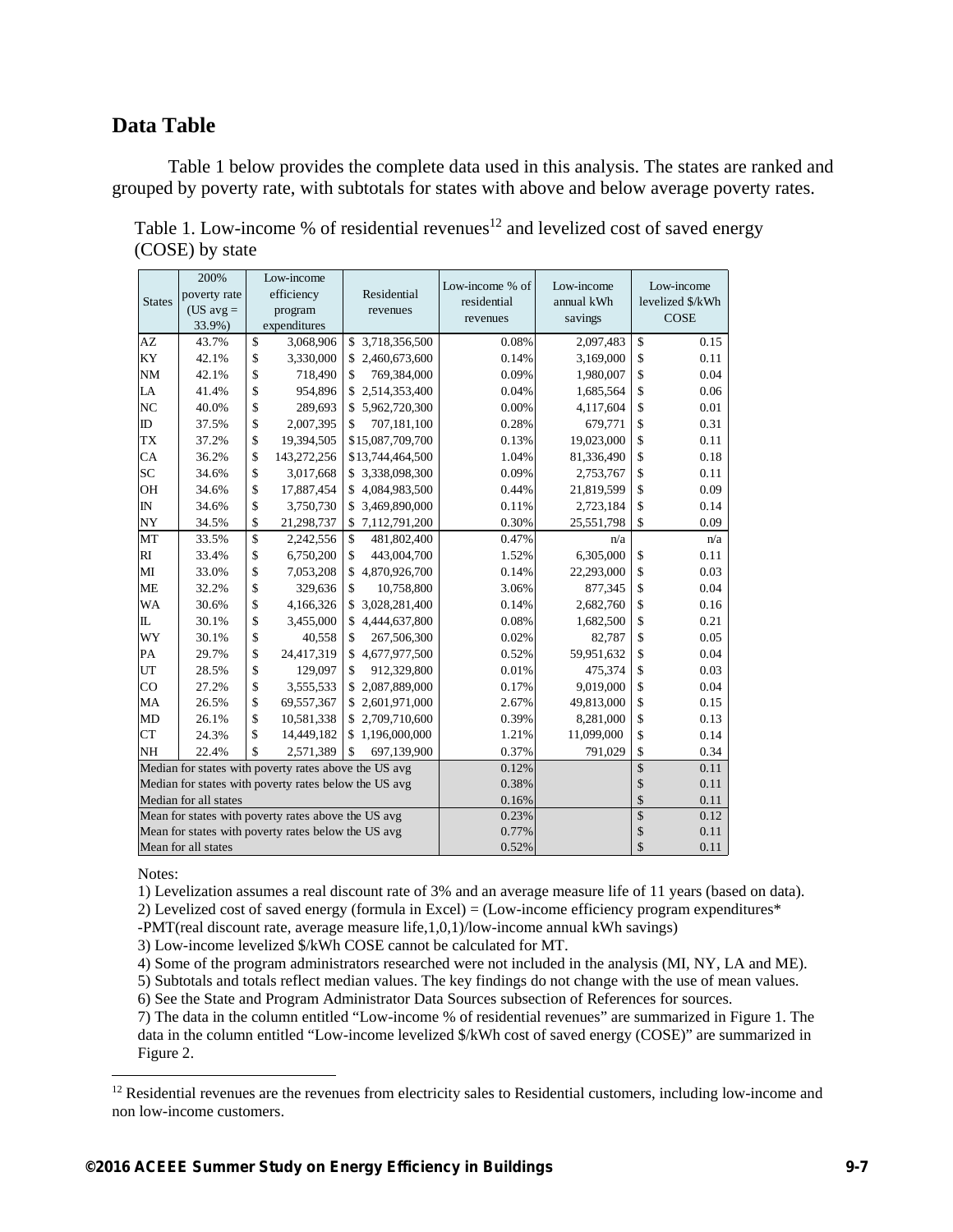# **Conclusions**

All states—particularly those with higher poverty rates—have the opportunity to ramp up low-income energy efficiency efforts. Our data suggest that states with higher poverty rates tend to invest less in low-income energy efficiency as compared to states with lower poverty rates. Additionally, our data suggest that greater low-income energy efficiency savings do not come with a higher price tag. Also, the cost to acquire a unit of energy savings does not appear to be different for states that invest more in low-income energy efficiency efforts than states that invest less in low-income energy efficiency. For these reasons, we believe that states with higher poverty rates can and should ramp up low-income energy efficiency efforts to achieve state and national emission reduction targets.

# **References**

- Cluett, R., J, Amann and S. Ou. 2016. *Building Better Efficiency Programs for Low-Income Households.* Washington, DC: ACEEE. http://aceee.org/research-report/u1601.
- Drakos, J., M.S. Khawaja, and A. West. 2007. *Impact of Flipping the Switch: Evaluating the Effectiveness of Low-Income Residential Energy Education Programs*. Chicago, IL: International Energy Program Evaluation Conference.
- Drehobl, A. and L. Ross. 2016. *Lifting the High Energy Burden in America's Largest Cities: How Energy Efficiency Can Improve Low Income and Underserved Communities*. Washington, D.C.: American Council for an Energy-Efficient Economy. http://aceee.org/research-report/u1602.
- Economic Opportunity Studies. 2015. "C. Eligible Units." www.opportunitystudies.org/leveraging/utility/catalog/eligibility/.
- Energy Efficiency for All. 2015. *Program Design Guide: Energy Efficiency Programs in Multifamily Affordable Housing.* www.energyefficiencyforall.org/program-design-guide.
- EPA. (Environmental Protection Agency). 2015. *Clean Energy Incentive Program Fact Sheet.* www.epa.gov/cleanpowerplan/fact-sheet-clean-energy-incentive-program.
- Georgetown Climate Center. "State Statements Following the Supreme Court's Decision to Stay the Clean Power Plan." www.georgetownclimate.org/state-statements-following-thesupreme-courts-decision-to-stay-the-clean-power-plan.
- Hernandez, D. 2013. "Energy Insecurity: A Framework for Understanding Energy, the Built Environment, and Health Among Vulnerable Populations in the Context of Climate Change." *American Journal of Public Health* 103(4): e32–e34.
- Horowitz, A., S. Jackson, A. Allison, and E.A. Stanton. 2015. *Environmental Justice and the Clean Power Plan.* Cambridge, MA: Synapse Energy Economics. www.synapseenergy.com/sites/default/files/EJ-Factsheet.pdf.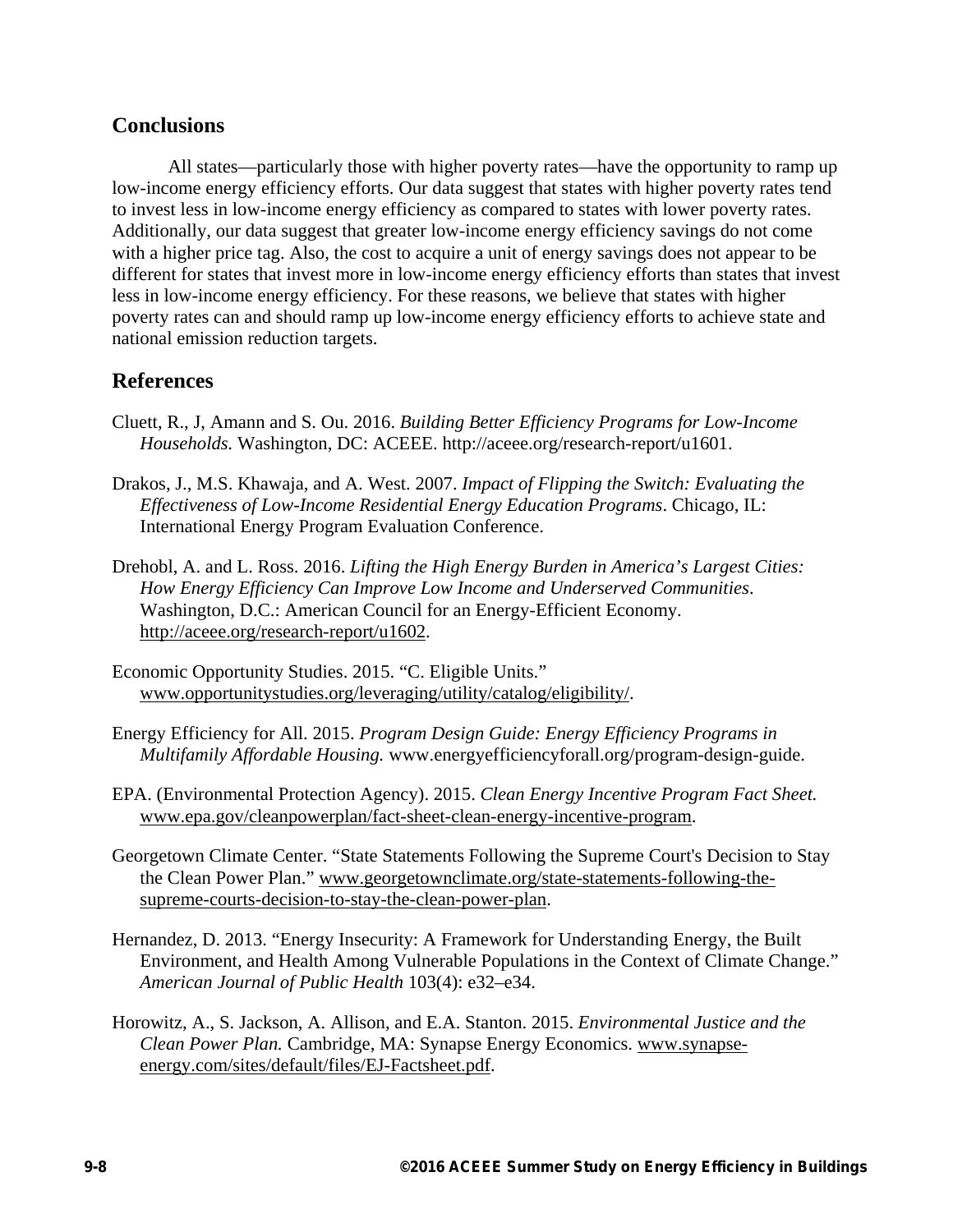- Knight, P., A. Allison and E.A. Stanton. 2016. *The Clean Power Plan: Green and Affordable.* Cambridge, MA: Synapse Energy Economics. www.synapseenergy.com/sites/default/files/clean-power-plan-green-affordable.pdf.
- Kallay, J., K. Takahashi, A. Napoleon, and E.A. Stanton. 2015. *Energy Efficiency and the Clean Power Plan.* Cambridge, MA: Synapse Energy Economics. www.synapseenergy.com/sites/default/files/EE-Factsheet.pdf.
- Kallay, J., K. Takahashi, A. Napoleon, and T. Woolf. 2015. *Fair, Abundant, and Low-Cost: A Handbook for Using Energy Efficiency in Clean Power Plan Compliance.* Cambridge, MA: Synapse Energy Economics. www.synapse-energy.com/sites/default/files/EE-Handbook.pdf.
- Kushler, M., D. York, and P. Witte. 2005. *Meeting Essential Needs: The Results of a National Search for Exemplary Utility-Funded Low-Income Energy Efficiency Programs.* Washington, DC: ACEEE.
- Nowak, S., M. Kushler, P. Witte, and D. York. 2013. *Leaders of the Pack: ACEEE's Third National Review of Exemplary Energy Efficiency Programs.* Washington DC: ACEEE.
- Woolf, T., W. Steinhurst, E. Malone, and K. Takahashi. 2012. *Energy Efficiency Cost-Effectiveness Screening: How to Properly Account for 'Other Program Impacts' and Environmental Compliance Costs*. Cambridge, MA: Synapse Energy Economics. www.synapse-energy.com/sites/default/files/SynapseReport.2012-11.RAP\_.EE-Cost-Effectiveness-Screening.12-014.pdf.
- U.S. Census Bureau. 2014. *Current Population Survey, 2014 Annual Social and Economic Supplement*. www.census.gov/hhes/www/cpstables/032014/pov/pov46\_001\_185200.htm.
- US INDC (United States Intended Nationally Determined Contribution). 2015. *U.S. Cover Note, INDC and Accompanying Information.* UNFCCC. www4.unfccc.int/submissions/indc/Submission%20Pages/submissions.aspx.

## **State and Program Administrator Data Sources**

Arizona Corporation Commission.

 Arizona Public Service. 2014. *2013 DSM Progress Report.*  Tucson Electric Power. 2014. *Annual DSM Progress Report.*  UNS Electric, Inc. 2014. *2015 Energy Efficiency Implementation Plan.*

California Public Utilities Commission.

Pacific Gas and Electric Company. 2015. *Pacific Gas and Electric Company Energy Savings Assistance Program and CARE Monthly Report for December 2013.* San Diego Gas & Electric. 2015. *San Diego Gas & Electric Energy Savings Assistance Program Monthly Report for December 2013.* Southern California Edison. 2015. *Southern California Edison Energy Savings Assistance Program Monthly Report for December 2013.*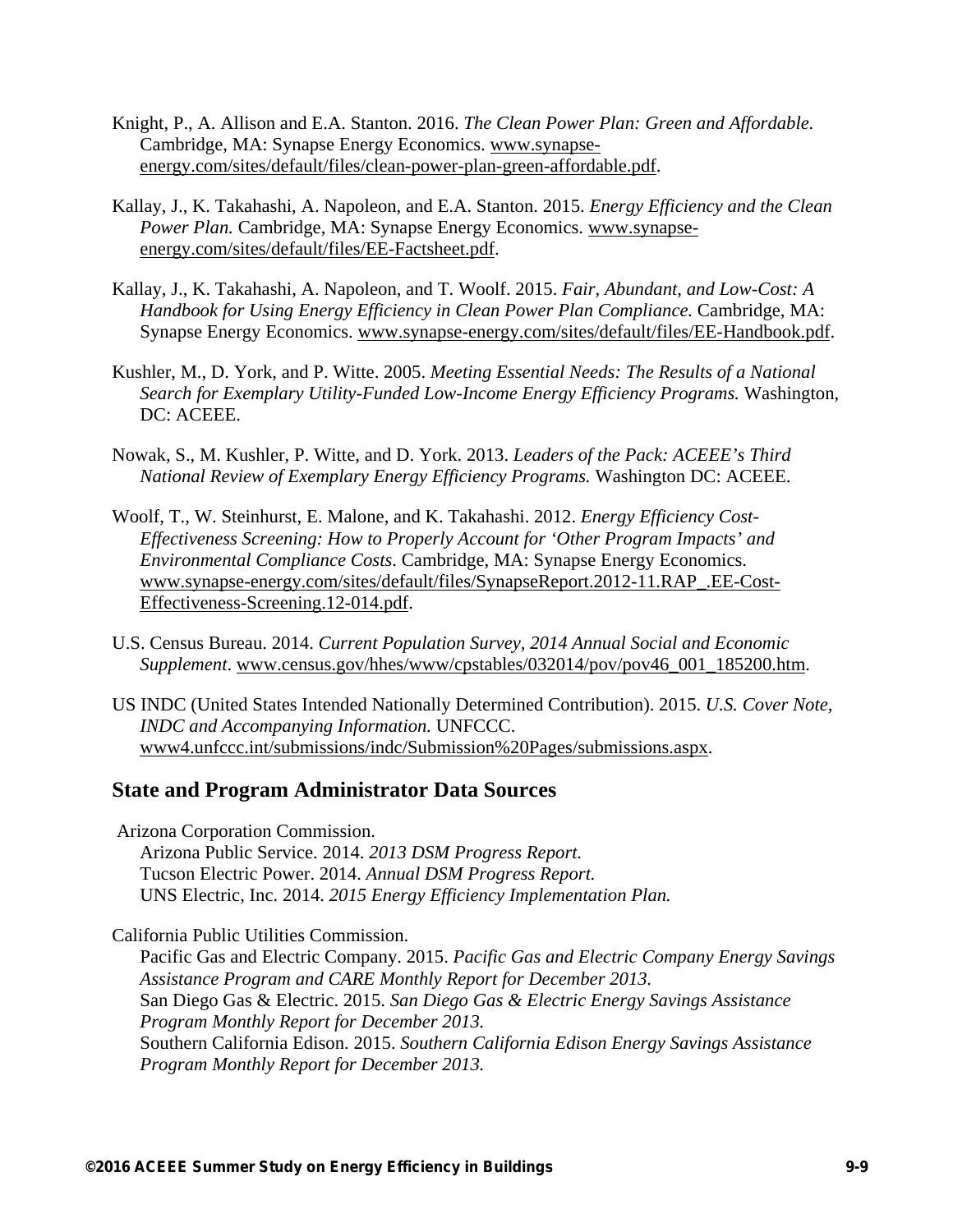Colorado Public Utilities Commission.

Black Hills Energy. 2015a. *Colorado Electric Annual Status Report Energy-Efficiency Programs 2012/13.*  Black Hills Energy. 2015b. *Updated Energy-Efficiency Plan 2012-2015.*  Public Service Company of Colorado. 2014. *2013 Demand Side Management Annual Status Report: Electric and Natural Gas.*

Connecticut. 2012. *Northeast Energy Efficiency Partnerships REED.* www.neep-reed.org.

Idaho.

Avista Utilities. 2013. *2012 Annual Report Demand Side Management.*  Idaho Power. "Demand Side Management*." Reports and Program Evaluations by Jurisdiction: Idaho.* www.pacificorp.com/es/dsm.html.

#### Illinois Commerce Commission.

Navigant Consulting. 2012a. *Energy Efficiency/Demand Response Plan: Plan Year 3 (6/1/2010-5/31/2011) Evaluation Report: Cost-Effectiveness Summary Report.* \_\_\_. 2012b. *Energy Efficiency/Demand Response Plan: Plan Year 3 (6/1/2010-5/31/2011) Evaluation Report: Energy Efficient Affordable Housing Construction.*

\_\_\_. 2012c. *Energy Efficiency/Demand Response Plan: Plan Year 3 (6/1/2010-5/31/2011) Evaluation Report: Public Housing Authority Efficient Living Program.* 

\_\_\_. 2012d. *Energy Efficiency/Demand Response Plan: Plan Year 3 (6/1/2010-5/31/2011) Low Income Residential Retrofit Energy Efficiency Program Evaluation.*

\_\_\_. 2012e. *Energy Efficiency / Demand Response Plan: Plan Year 3 (6/1/2010-5/31/2011) Review of PY3 Total Resource Cost Test Assumptions Presented to Commonwealth Edison Company.*

Woolcutt, Kenneth C. 2012. *Direct Testimony on Behalf of Ameren Illinois Company D/B/A Ameren Illinois before the Illinois Commerce Commission.*

Indiana Utility Regulatory Commission. 2013. *2012 Energizing Indiana Programs EM&V Report: Final Report.* Indiana Statewide Core Program Evaluation Team.

Kentucky Energy and Environment Cabinet.

Neubauer, M. and R.N. Elliott. 2012. *Technical Assistance Program: An Assessment of Utility Program Portfolios in the Commonwealth of Kentucky.* ACEEE for Oak Ridge National Laboratory.

Louisiana Public Service Commission.

Cleco Power. 2014. *Quick Start Energy Efficiency Portfolio Plan.*  Entergy Louisiana and Entergy Gulf States Louisiana. 2014. *Quick Start Energy Efficiency Portfolio Plan.* Entergy New Orleans. 2013. *Energy Smart Program Year 2: April 2012-March 2013.* Southwestern Electric Power Company. 2014. *SWEPCO's Quick Start Portfolio of EE Programs, Estimated Savings and Cost Effectiveness.*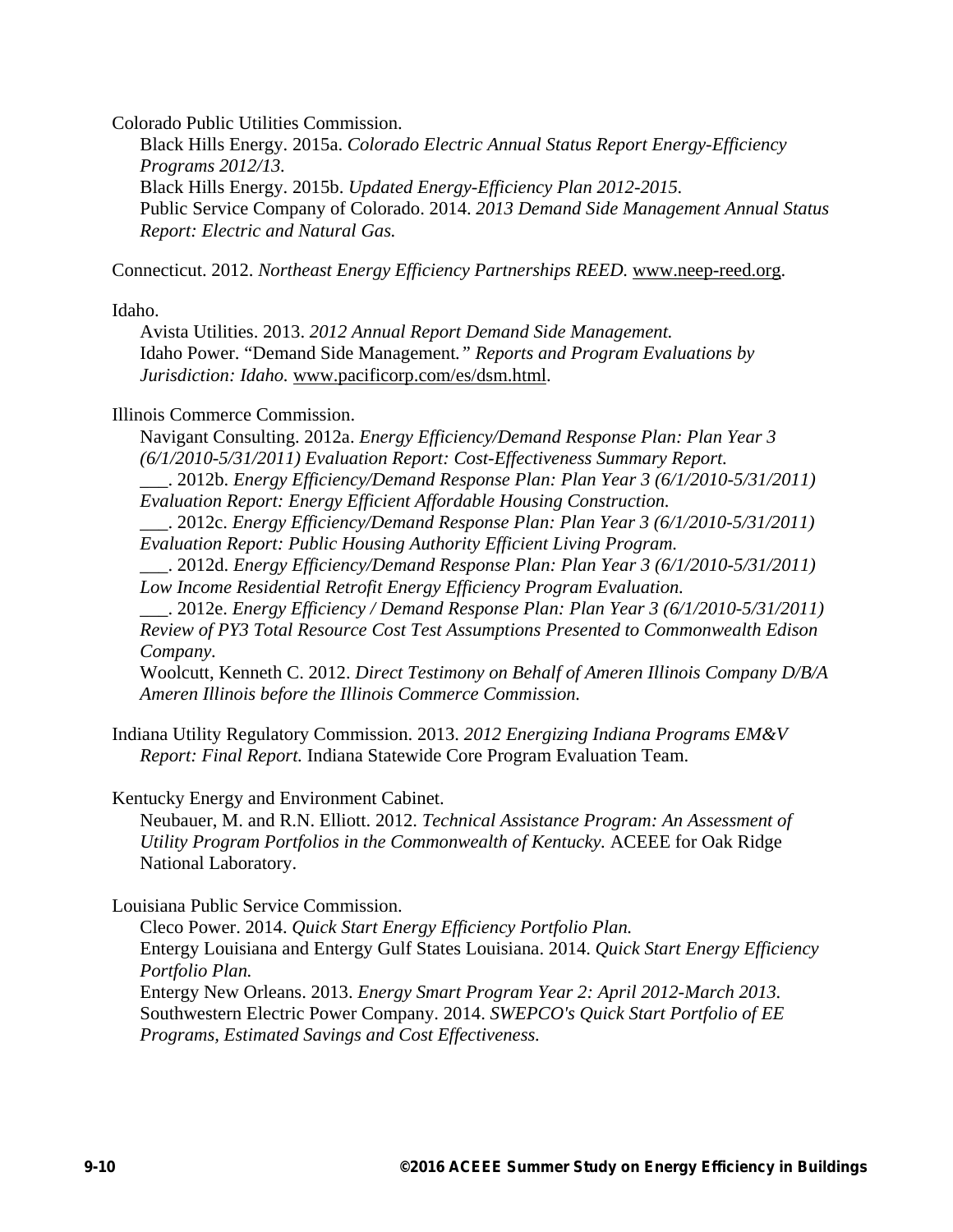Massachusetts Energy Efficiency Advisory Council.

Results and Reporting. Annual Reports. 2013. Electric. *Cape Light Compact 2013 Energy Efficiency Plan-Year Report. Massachusetts Electric Company and Nantucket Electric Company d/b/a National Grid 2013 Energy Efficiency Plan-Year Report. NSTAR Electric 2013 Energy Efficiency Plan-Year Report. Unitil 2013 Energy Efficiency Plan-Year Report. Western Massachusetts Electric 2013 Energy Efficiency Plan-Year Report.* Plans and Updates. *2013-2015 Massachusetts Joint Statewide Three-Year Electric and Gas Energy Efficiency Plan.*

Maryland. 2012. *Northeast Energy Efficiency Partnerships REED.* www.neep-reed.org.

Maine. 2012. *Northeast Energy Efficiency Partnerships REED.* www.neep-reed.org.

Michigan Public Service Commission.

Consumers Energy. 2014. *Consumers Energy 2013 Energy Optimization Annual Report.* DTE Electric. 2014. *Energy Optimization 2013 Annual Report.* 

Montana. NorthWestern Energy. 2014. *Universal System Benefits Activities 2013 Annual Report.* 

New Hampshire Public Utility Commission. New Hampshire Electric Utilities. 2012*. 2013-2014 CORE New Hampshire Energy Efficiency Programs.*

New Mexico. Public Service Company of New Mexico. 2014. *Energy Efficiency Program 2013 Annual Report.* 

New York State Public Service Commission. 2015. *Electric Program Performance Summary by PA.* 

North Carolina Utilities Commission. 2014. *Direct Testimony of Timothy J. Duff in Docket No. E-7, Sub 1050. March 5, 2014.* 

Public Utility Commission of Ohio.

AEP Ohio. 2014. *2013 Portfolio Status Report of the Energy Efficiency and Peak Demand Response Programs: Volumes I and II.*

Dayton Power and Light. 2014. *2013 Energy Efficiency and Demand Reduction/Response Portfolio Status Report.*

Duke Energy Ohio, Inc. 2014. *Annual Energy Efficiency Status Report.*

Ohio Edison Company, The Cleveland Electric Illuminating Company, and The Toledo Edison Company. 2014. *Energy Efficiency and Peak Demand Reduction Program Portfolio Status Report to the Public Utilities Commission of Ohio For the period January 1, 2013 to December 31, 2013.*